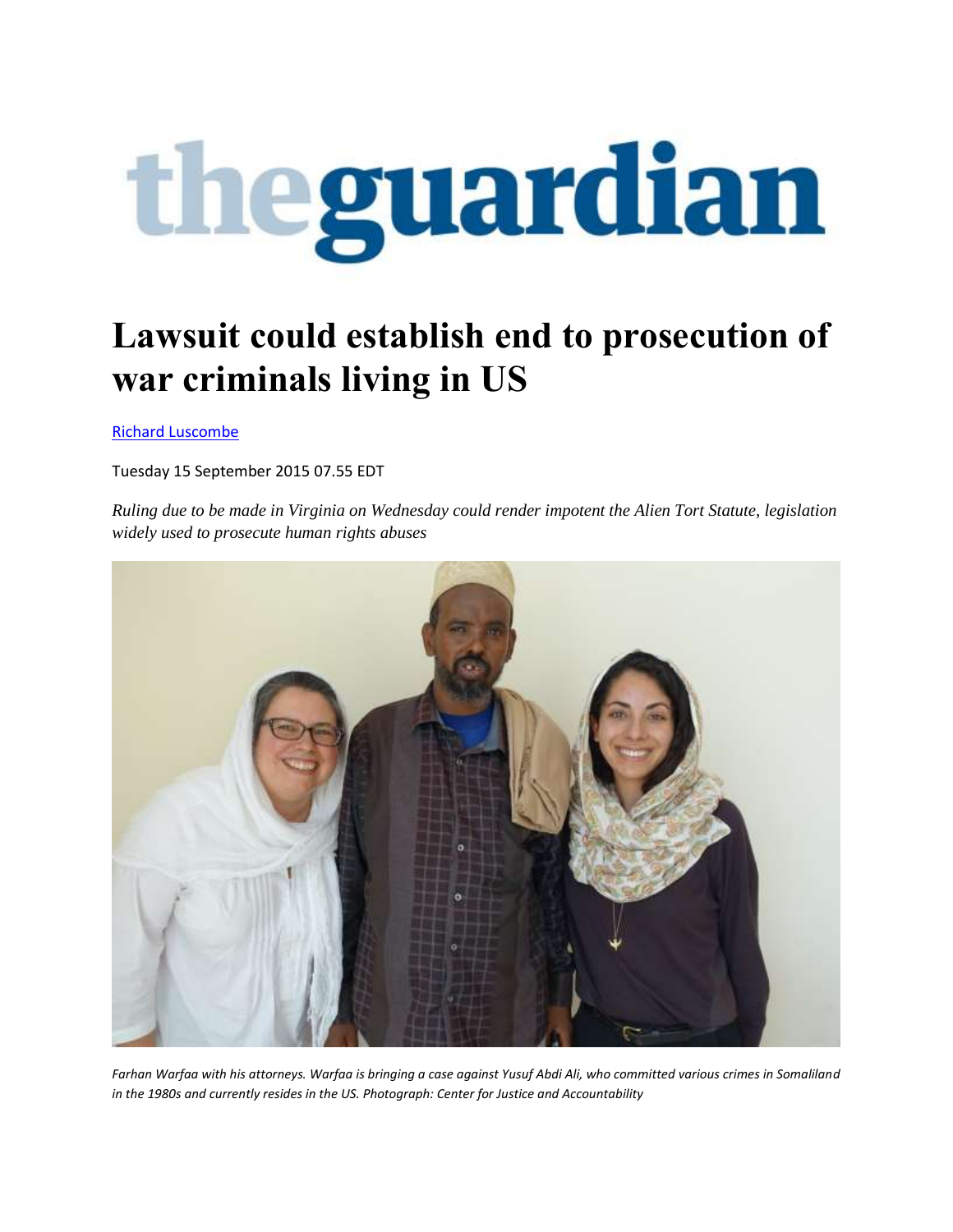Almost three decades after he was imprisoned and tortured by henchmen of brutal Somali dictator Mohamed Siad Barre, Farhan Warfaa is still haunted by the moment the army officer interrogating him drew out a pistol and shot him five times at close range.

Assuming he had killed the man he was questioning about a crime no more serious than the theft of a water tanker, the officer ordered soldiers to take away and bury the body.

But Warfaa survived and escaped the prison compound with the aid of sympathetic jailers who smuggled him to safety, leaving him to deal with years of nightmares and the mental anguish of his brush with death.

The officer alleged to have shot him, meanwhile, went on to become one of the most feared and ruthless commanders of the 20-year Siad Barre dictatorship, according to the California-based human rights group [The Centre for Justice and Accountability](http://www.cja.org/) (CJA).

As the head of the Somali army's Fifth Brigade in the 1980s, Colonel Yusuf Abdi Ali terrorised the Isaaq clans of the separatist province of [Somaliland,](http://www.theguardian.com/world/somaliland) ordering and often participating in the mass detention, torture and summary execution of countless individuals and supervising the destruction of numerous villages, the group says.

When Siad Barre was overthrown in 1991, Ali fled to [Canada](http://www.theguardian.com/world/canada) and later became a permanent resident of the United States.

Efforts to bring him to justice will continue in an appeals court in [Virginia](http://www.theguardian.com/us-news/virginia) on Wednesday in a hearing that could have huge implications for the future prosecution of other alleged war criminals living in the US.

Ali's attorneys are demanding that Warfaa's long-running lawsuit, originally brought in 2004 and much delayed since, is thrown out on the grounds that a recent US supreme court ruling in a separate case gives him immunity from prosecution.

But lawyers for the CJA, who are representing Warfaa alongside a pro-bono team of attorneys from international law firm DLA Piper, will argue before the fourth circuit court of appeals that the ruling in that corporate case should not benefit an individual torturer residing on US soil.

A decision in Ali's favour, they believe, would effectively render impotent the Alien Tort Statute (ATS), the centuries-old legislation widely used by human rights groups in recent years, which allows foreign nationals to gain relief in US courtrooms for wrongs committed against them in other countries.

"This is the first time an appellate court will apply the supreme court decision to a case involving an individual perpetrator seeking refuge in the United States, and thus the first to decide whether the US will legally provide such safe harbour for those who commit mass atrocity crimes," said CJA lawyer Kathy Roberts.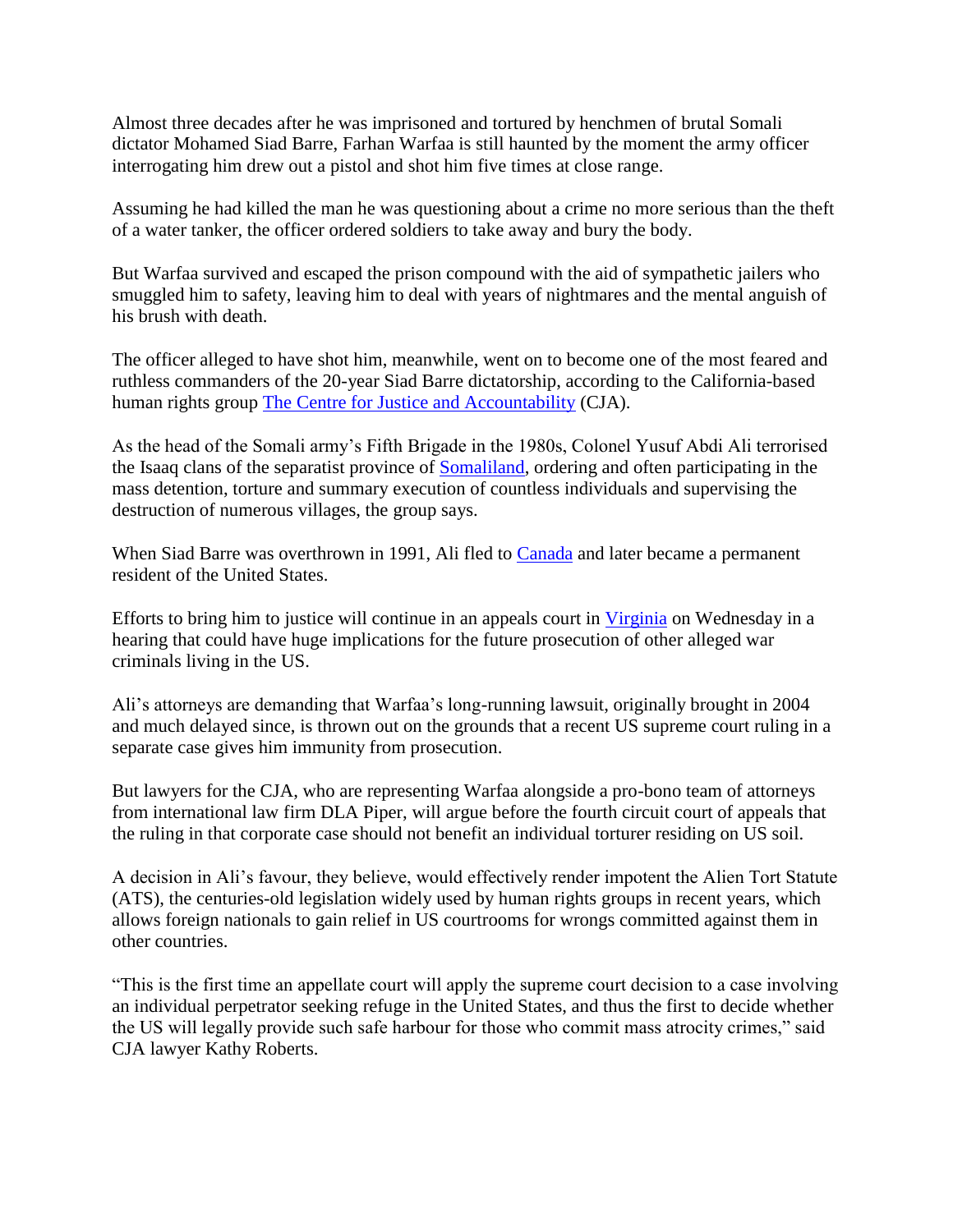"The defendant is trying to reverse more than three decades of legal precedent that has allowed victims of human rights abuses to bring lawsuits under the ATS in US courts against their tormentors.

"The court has the chance to send a clear message that the US is not a safe harbour and that those who commit crimes against humanity will not be able to evade justice, and they will be held accountable."

The supreme court case upon which Ali is relying is the 2013 decision in Kiobel v Royal Dutch [Shell Petroleum,](http://www.supremecourt.gov/opinions/12pdf/10-1491_l6gn.pdf) in which the panel ruled that a group of Nigerian refugees living in the US had no claim against the British-Dutch multinational they accused of colluding with the Nigerian military to torture and murder environmental protestors in the 1990s.

In a split decision, the justices ruled that the ATS did not apply to human rights abuses committed in other countries unless there was a strong connection to the US. Branding the decision "disappointing", the CJA said it "significantly weakened human rights legislation as we knew it".

The ATS, part of the 1789 Judiciary Act, is one of the oldest pieces of the country's legislation, offering a path to relief in federal civil courts to victims of piracy and believed to have been designed in part to protect the rights of ambassadors in foreign nations.

In practice, however, it went almost unused for two centuries until groups such as the Center for Constitutional Rights and Human Rights USA began to utilise it as a tool for domestic civil litigation against foreign nationals and corporations in war crimes cases.

Many claims and settlements under ATS have been against companies, but [one notable](http://www.theguardian.com/world/2009/jan/09/charles-taylor-jr-torture-liberia)  [individual success was against Charles "Chucky" Taylor,](http://www.theguardian.com/world/2009/jan/09/charles-taylor-jr-torture-liberia) the violent, American-born son of the notorious Liberian warlord of the same name. He was ordered to pay more than \$22m to five plaintiffs by a Florida court in 2010.

At a hearing in Virginia last July, district court judge Leonie Brinkema announced her intention to dismiss Warfaa's suit against Ali, citing the Kiobel ruling and its perceived effect on the ATS. She later agreed to stay the decision pending the outcome of the CJA appeal.

The three-judge panel will consider two key questions, if the claims against Ali "touch and concern" the US sufficiently to overcome the Kiobel ruling and whether Ali is entitled to immunity under common law.

Roberts said Ali's mere presence in the US since 1996, when he became a lawful permanent resident through marriage and moved to Virginia, should be enough for the appeal judges.

"The fact that he is a US national deeply touches and concerns the US, a country that has led the way to give victims access to its courts through the ATS and other legislation such as the [Torture](http://www.theguardian.com/law/torture) Victim Protection Act," she said.